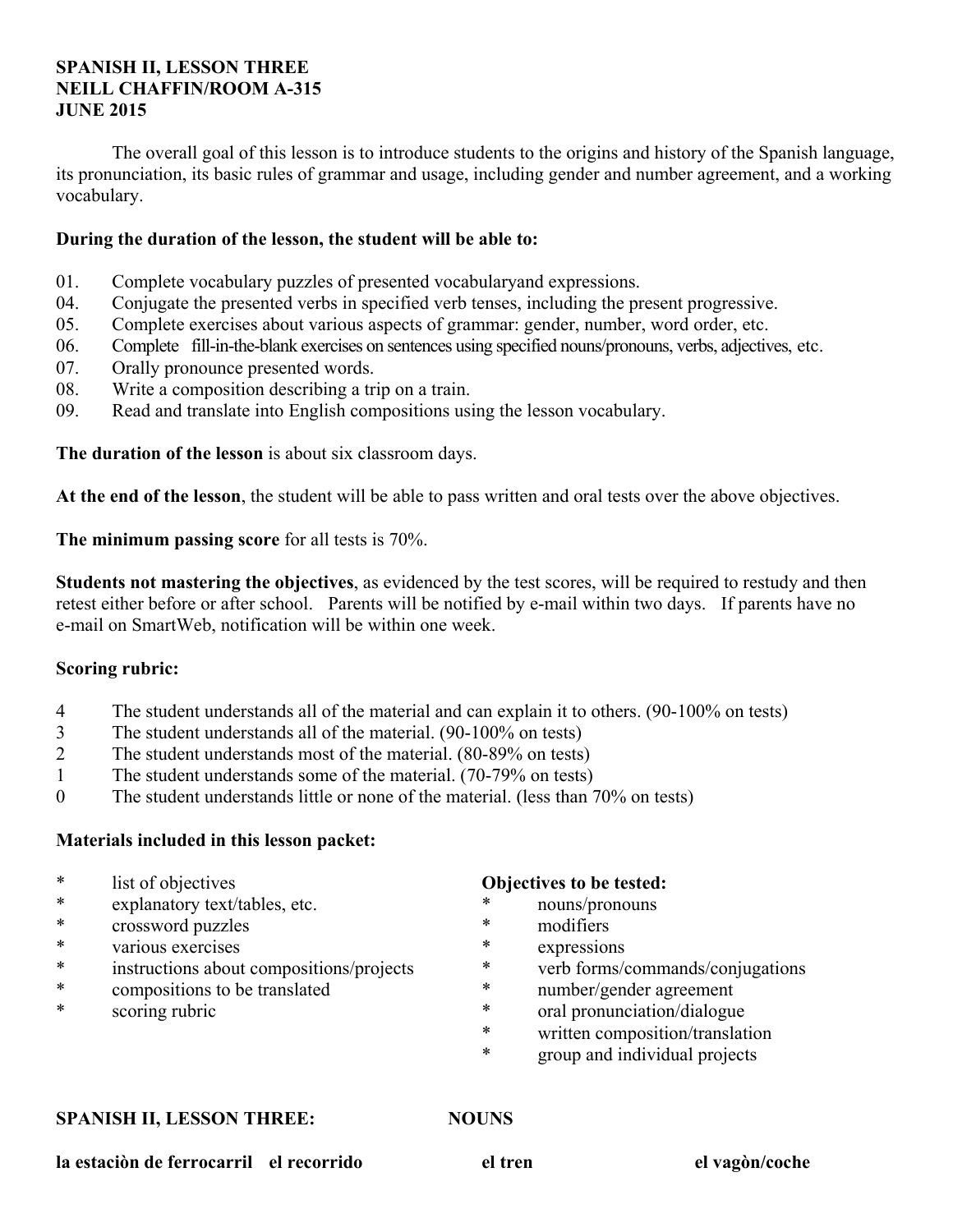**el habitante el distribuidor automàtico el bolete/billete/tiquet la locomotura el turismo la provincia el mundo el trayecto la ventanilla/boleterìa el museo el monumento la vegetaciòn el capìtulo el tema la region la excursiòn la comida el pueblo el estado el puente el servicio la cola/fila la fiebre amarilla el viaje el andèn la maleta el pasajero el horario el ferrocarril la sala de espera la llegada la salida la tarjeta de crèdito la tarifa la vìa el quiosco la clase primera la clase segunda el compañero la palabra la pregunta la informaciòn el equipaje el destino** train station route, trip train

train car, train coach inhabitant automatic ticket machine ticket locomotive tourism province world stretch (of road) window, ticket window museum monument vegetation, flora chapter theme region excursion, trip food, meal people, town state bridge service line, queue yellow fever trip, journey platform suitcase passenger schedule railroad waiting room arrival departure credit card fare rail bed, track kiosk first class second class companion word question information baggage, luggage destination **la parada la demora/el retraso el revisor/cobrador**

**el asiento/la plaza el coche comedor la bufeterìa el coche cafeterìa el pasillo el caballo la puerta el libro el bolsillo el cañon el guìa la costa el anuncio el evento la altura el peatòn la reservaciòn la cama el cafè el carro el dinero la moneda la ruina la tela la playa la revista el artìculo la ciudad la mar el descuento la profesora hoy ayer el impermeable el hecho la conquista el edificio la canasta el lugar la mina la vista el pasado el presente la cueva la construcciòn**  stop, station delay conductor (as of a train)

seat dining car buffet dining car aisle, hall horse door book pocket canyon guide coast announcement event altitude, height pedestrian reservation bed cafe, coffee car money money, coin ruin cloth beach magazine article (as in a magazine) city sea discount teacher today yesterday raincoat deed, fact conquest building basket place mine view past present cave construction

### SPANISH II, LESSON THREE: MODIFIERS/EXPRESSIONS

**automàtico excelente otro mucho**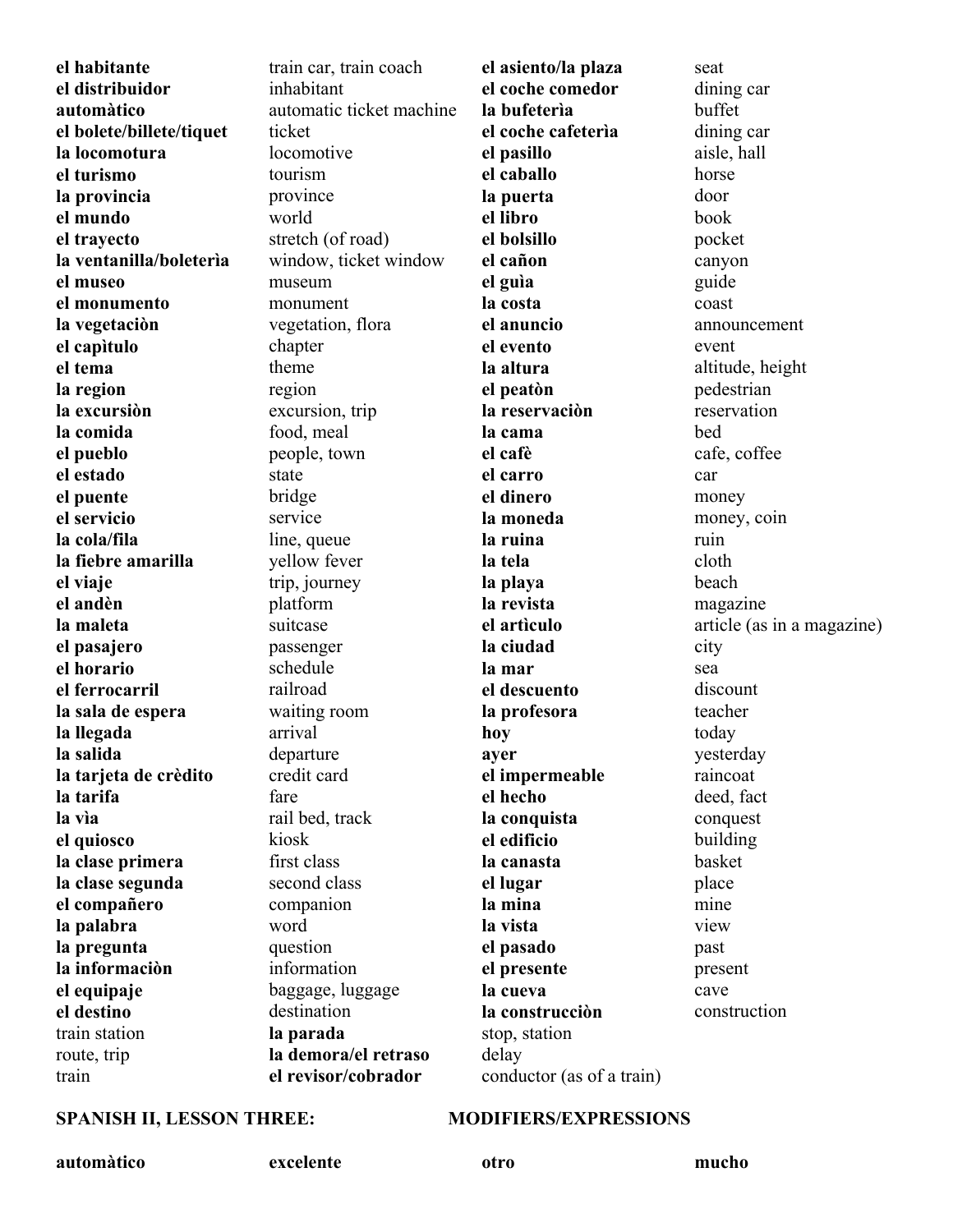**ferroviario durante hacer parada antiguo històrico alta velocidad ràpido entre inolvidable tropical a lo largo desde hacer cola/fila muy importante sin embargo espectacular hispanohablante ¿cuànto tiempo tarda? hoy en dìa ¿còmo es? famoso delante de bien por favor pronto antes de sencillo alta mas cada apropriado ida y vuelta a tiempo pròximo libre estudiantil luego estar en vacaciones completo de salida de llegada a caballo mañana** automatic excellent other, another much, a lot

railroad (as of a) during make a stop, stop at ancient, antique historical high speed rapid between, among unforgettable tropical along since, from be/stand/make line very important nevertheless spectacular Spanish-speaking how long does it take? these days, nowadays how is? *(not of health)* famous in front of, before well please quickly, soon before simple, one-way high, tall more each appropriate round-trip on time next free, empty, unoccupied student (as an adjective) later, next be on vacation complete departure arrival on horseback tomorrow **propio acà/aquì allì/allà secreto** 

**acompañado de si por en tren ahora tampoco lo que tambièn cerca de de bolsillo porque contigo conmigo honesto ¿a què hora? ¿para cuando? aquì lo tiene reducido para misterioso còmodo casi frecuente estadounidense lejos de increìble remoto/aislado poco aventuroso profundo mismo pendiente/empinado a pesar de imprescindible/obligatori o colonial forzado bastante viceversa mèdico ¿por què? escolar enseguida ¿por dònde? ¿de dònde?** own here there

secret accompanied by if for, through on a train, by train now either/neither that which also, too near pocket (as size or fit into) because with you with me honest at what time? for when here it is (here you have) reduced, lowered for, towards mysterious comfortable almost frequent of the United States far from incredible remote, isolated little (as in quantity) adventurous deep same steep, precipitous in spite of, despite required, necessary colonial forced enough vice-versa medical why school (as an adjective) right away for where? from where?

#### **SPANISH II, LESSON THREE: INFINITIVES**

SACAR (get, obtain, buy) TRABAJAR (work)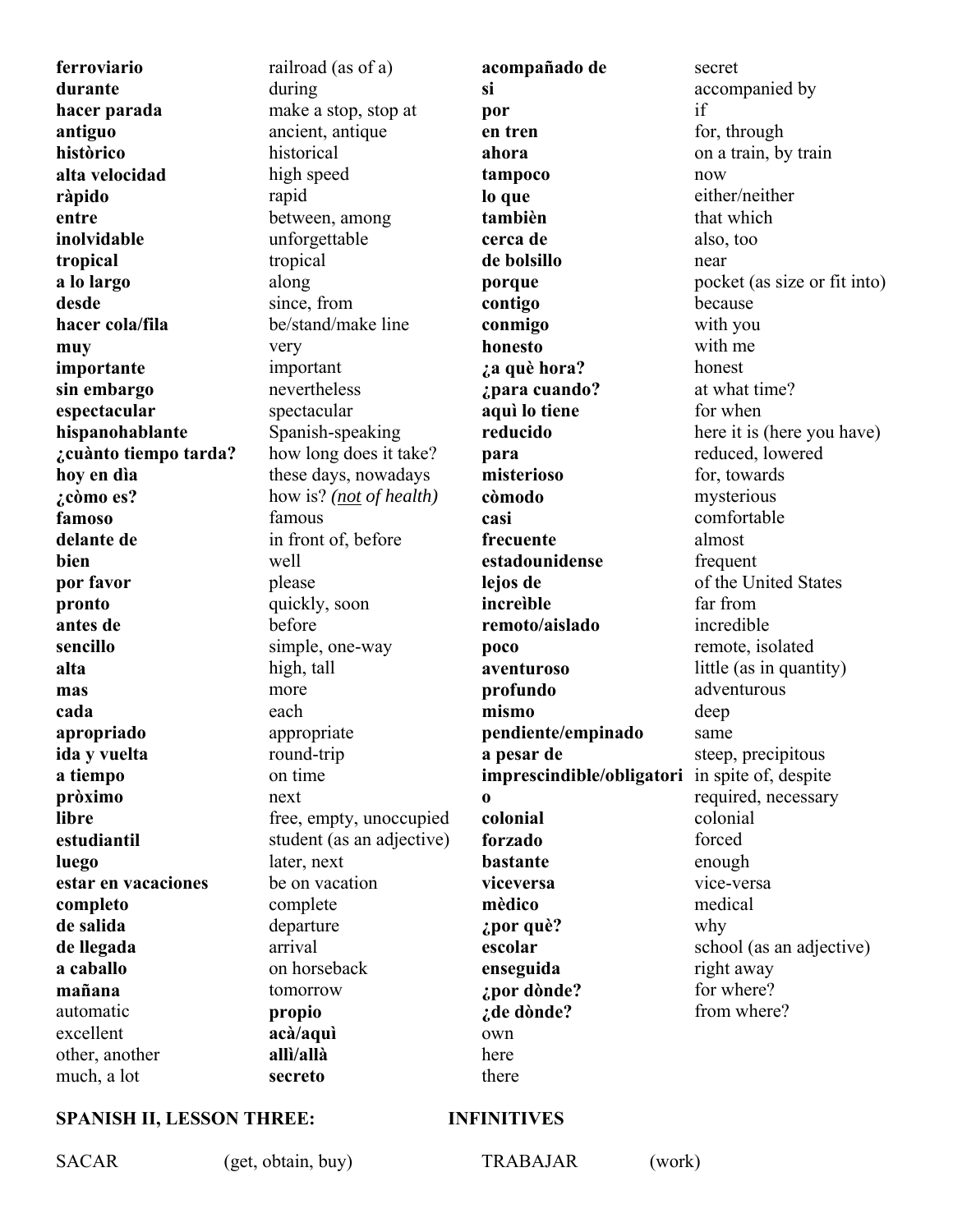| SERVIR*                 | (serve)                      | SENTARSE*           | (sit down)                            |
|-------------------------|------------------------------|---------------------|---------------------------------------|
| <b>VER</b>              | (see)                        | <b>AYUDAR</b>       | (help)                                |
| PODER*                  | (be able, can)               | <b>TRABAJAR</b>     | (work)                                |
| TENER*                  | (have)                       | <b>VER</b>          | (see)                                 |
| <b>CONTRASTAR</b>       | (contrast)                   | <b>DECIDIR</b>      | (decide)                              |
| <b>OBSERVAR</b>         | (observe)                    | TRAER*              | (bring, carry)                        |
| <b>VIAJAR</b>           | (travel, journey)            | DECIR*              | (say, tell)                           |
| <b>CRUZAR</b>           | (cross)                      | PENSAR*             | (think)                               |
| <b>COMPRAR</b>          | (buy)                        | <b>ESTUDIAR</b>     | (estudiar)                            |
| <b>APROVECHARSE</b>     | (approve of)                 | <b>APRENDER</b>     | (learn)                               |
| <b>ESPERAR</b>          | (await, hope)                | <b>NECESITAR</b>    | (need)                                |
| <b>VENDER</b>           | (sell)                       | <b>COMPRAR</b>      | (buy)                                 |
| <b>PARARSE</b>          | (stand)                      | CLARIFICAR(clarify) |                                       |
| <b>PONER</b>            | (put, place)                 | <b>CONSTRUIR</b>    | (construct, build)                    |
| <b>HACER</b>            | (do, make, pack)             | <b>DESCUBRIR</b>    | (discover, find)                      |
| <b>TOMAR</b>            | (take)                       | <b>EXPLICAR</b>     | (explain)                             |
| QUERER*                 | (want, wish)                 | <b>DESCRIBIR</b>    | (describe)                            |
| <b>ESTAR</b>            | (be)                         | INFERIR*            | (infer)                               |
| <b>SELECCIONAR</b>      | (select)                     | CONFIRMAR(confirm)  |                                       |
| <b>INDICAR</b>          | (indicate)                   | <b>SOBREVIVIR</b>   | (survive)                             |
| <b>LLEGAR</b>           | (arrive)                     | <b>VIVIR</b>        | (live)                                |
| <b>SALIR</b><br>(leave) |                              | <b>VISITAR</b>      | (visit)                               |
| <b>INSERTAR</b>         | (insert, put in)             | LLOVER*             | (rain)                                |
| <b>CONVERSAR</b>        | (converse, talk with)        | <b>EXPRESAR</b>     | (express)                             |
| <b>LLEVAR</b>           | (carry, have on)             | <b>TRATAR</b>       | (try)                                 |
| <b>AYUDAR</b>           | (help)                       | <b>SABER</b>        | (know)                                |
| RECORDAR*(remember)     |                              | <b>COMPLETAR</b>    | (complete)                            |
| <b>REVISAR</b>          | (check, verify)              | <b>ESCRIBIR</b>     | (write)                               |
| VENIR*                  | (come)                       | <b>DAR</b>          | (give)                                |
| <b>SUBIR</b>            | (climb, get on)              | <b>ESCOGER</b>      | (choose)                              |
| <b>BAJARSE</b>          | (exit, get off, go down)     | <b>ESCUCHAR</b>     | (listen to)                           |
| <b>TRANSBORDAR</b>      | (transfer)                   | PERSONALIZAR        | (personalize)                         |
| <b>CAMBIAR</b>          | (change)                     | <b>PAREAR</b>       | (match)                               |
| <b>ANDAR</b>            | (andar)                      | DESPERTARSE*        | (get up, arise, awake)                |
| <b>ALQUILAR</b>         | (rent, lease)                | DORMIR*             | (sleep)                               |
| <b>RENTAR</b>           | (rent)                       | ACOSTARSE*          | (go to bed)                           |
| <b>BEBER</b>            | (drink)                      | LEVANTARSE          | (get up, arise)                       |
| <b>COMER</b>            | (eat)                        | <b>CONOCER</b>      | (know, be acquainted with)            |
| <b>VERIFICAR</b>        | (check, verify)              | DIVERTIRSE*         | (enjoy, be amused by)                 |
| <b>CHEQUEAR</b>         | (check, verify)              | <b>FACTURAR</b>     | (check, register (as of luggage)      |
| <b>MIRAR</b>            | (look at, watch)             | <b>ABROCHAR</b>     | (fasten)                              |
| <b>PAGAR</b>            | (pay, pay for)               | <b>IDENTIFICAR</b>  | (identify)                            |
| <b>TERMINAR</b>         | (end, finish)                |                     |                                       |
| EMPEZAR*                | (begin)                      | $\ast$              | <i>indicates a stem-changing verb</i> |
| <b>MONTAR</b>           | (mount, ride, as of a horse) |                     |                                       |

**SPANISH II, LESSON THREE: STEM-CHANGING AND IRREGULAR VERBS**

Here are the stem-changing and irregular verbs in the present tense from the list for this chapter:

| SERVIR | sirvo, sirves, sirve, servimos, servis, sierven |  |  |
|--------|-------------------------------------------------|--|--|
| VER    | veo, ves, ve, vemos, veis, ven                  |  |  |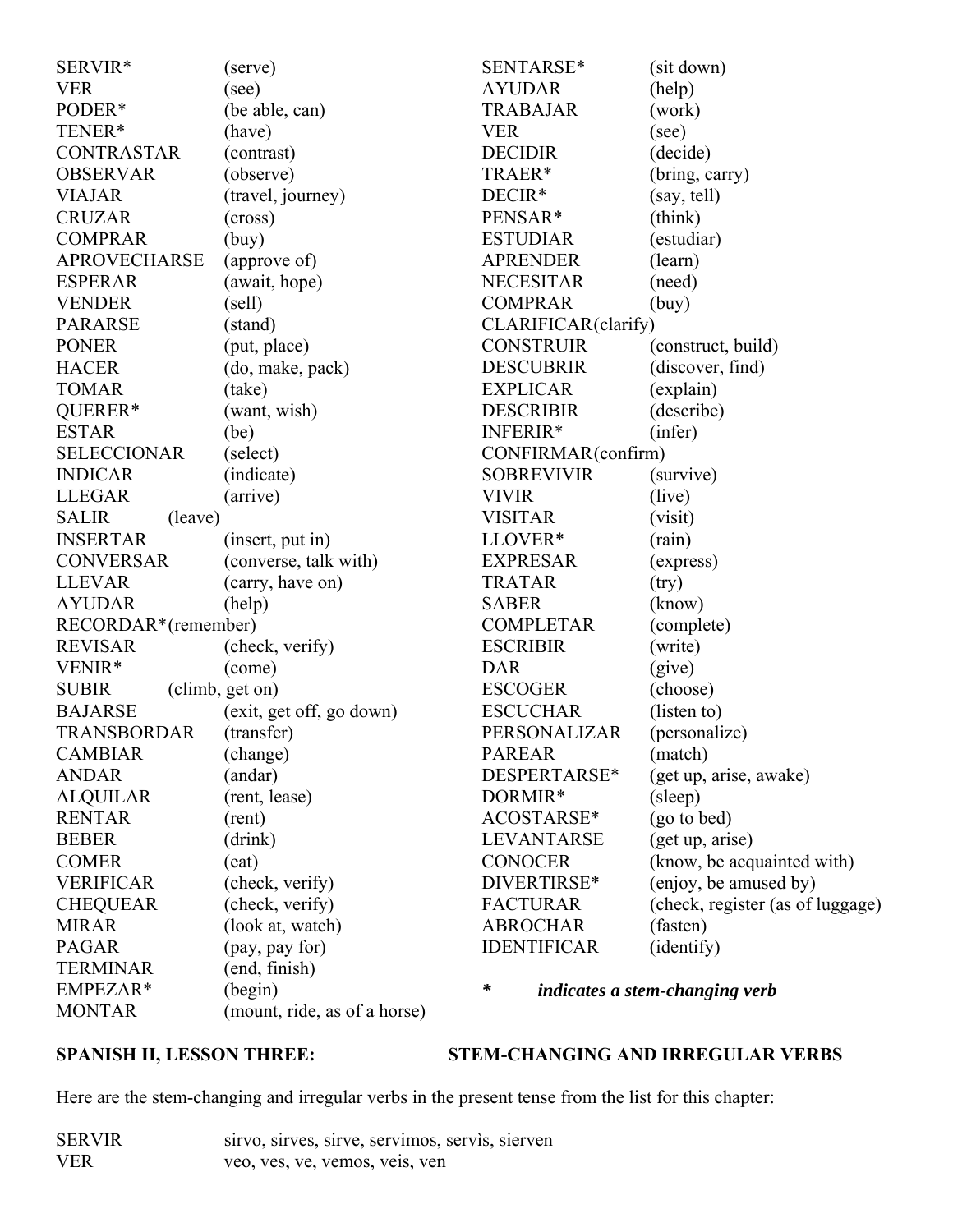| <b>PODER</b>       | puedo, puedes, puede, podemos, podèis, pueden                                             |
|--------------------|-------------------------------------------------------------------------------------------|
| <b>TENER</b>       | tengo, tienes, tiene, tenemos, tenèis, tienen                                             |
| <b>PONER</b>       | pongo, pones, pone, ponemos, poneis, ponen                                                |
| <b>HACER</b>       | hago, haces, hace, hacemos, hacèis, hacen                                                 |
| <b>QUERER</b>      | quiero, quieres, quiere, queremos, querèis, quieren                                       |
| <b>ESTAR</b>       | estoy, estàs, està, estamos, estàis, estàn                                                |
| <b>SALIR</b>       | salgo, sales, sale, salimos, salis, salen                                                 |
| <b>RECORDAR</b>    | recuerdo, recuerdas, recuerda, recordamos, recordais, recuerdan                           |
| <b>VENIR</b>       | vengo, vienes, viene, venimos, venis, vienen                                              |
| <b>EMPEZAR</b>     | empiezo, empiezas, empieza, empezamos, empezis, empiezan                                  |
| <b>SENTARSE</b>    | me siento, te sientas, se sienta, nos sentamos, os sentais, se sientan                    |
| <b>TRAER</b>       | traigo, traes, trae, traemos, traèis, traen                                               |
| <b>DECIR</b>       | digo, dices, dice, decimos, decis, dicen                                                  |
| <b>PENSAR</b>      | pienso, piensas, piensa, pensamos, pensais, piensan                                       |
| <b>CONSTRUIR</b>   | construyo, construyes, construye, construimos, construis, construyen                      |
| <b>INFERIR</b>     | infiero, infieres, infiere, inferimos, inferis, infieren                                  |
| <b>LLOVER</b>      | llueve <i>(exists only in the singular)</i>                                               |
| <b>DAR</b>         | doy, das, da, damos, dais, dan                                                            |
| <b>DORMIR</b>      | duermo, duermes, duerme, dormimos, dormis, duermen                                        |
|                    | ACOSTARSE me acuesto, te acuestas, se acuesta, nos acostamos, os acostáis, se acuestan    |
| <b>DESPERTARSE</b> | me despierto, te despiertas, se despierta, nos despertamos, os despertàis, se despiertan  |
|                    | DIVERTIRSE me divierto, te divierte, se diverte, nos divertimos, os divertis, se diverten |
| <b>SABER</b>       | sè, sabes, sabe, sabemos, sabèis, saben                                                   |

### **SPANISH II, LESSON THREE: PRONOUNS REVIEW**

**REFLEXIVE**

| <b>SUBJECT</b> |
|----------------|
|----------------|

| V0          | T           |
|-------------|-------------|
| tù          | you (fam)   |
| Ud          | you (for)   |
| èl          | he          |
| ella        | she         |
| nosotros-as | we          |
| vosotros-as | you(fam/pl) |
| Uds         | you(for/pl) |
| ellos       | they        |
| ellas       | they        |

# **DEMONSTRATIVE**

| este, esta, estothis |       |
|----------------------|-------|
| ese, esa, eso        | that  |
| aquel/aquella        | that  |
| esos, esas           | those |
| aquellos-as          | those |

## **DIRECT OBJECT PRONOUNS**

| me    | me          |
|-------|-------------|
| te    | you (fam)   |
| $1e*$ | you (form)* |
| l0    | him, it     |
| Iя    | her, it     |

| me  | myself                  |
|-----|-------------------------|
| te  | yourself (fam)          |
| se  | yourself (for)          |
| se  | himself                 |
| se  | herself                 |
| se  | itself (in translating) |
| nos | ourselves               |
| os  | yourselves(fam/pl)      |
| se  | yourselves              |
| se  | themselves              |

# **OBJ. OF PREPOSITION**

**mì** of/for me **tì** of/for you (fam) *all others are same as subject pronouns*

| nos  | us                              |
|------|---------------------------------|
| 0S   | you (fam/pl)                    |
| les* | you $(for/pl)^*$                |
| los  | them                            |
| las  | them                            |
|      | Note: "Le" and" les"are used as |
|      | direct object pronouns in       |

**POSSESSIVE**

| mi, mis         | my             |
|-----------------|----------------|
| mìo-s, mìa-s    | mine           |
| tu, tus         | your(fam)      |
| tuyo-a-os-as    | yours (fam)    |
| su, sus         | your (for)     |
| suyo-a-os-as    | yours (for)    |
| su, sus         | his, her, its  |
| suyo-a-os-as    | his, hers, its |
| nuestro-a-os-as | our, ours      |
| vuestro-a-os-as | your-s         |
| $(fam\}/pl)$    |                |
| su, sus         | your $(for/d)$ |
| suyo-a-os-as    | yours          |
| (for/pl)        |                |
| su, sus         | their          |
| suvo-a-os-as    | theirs         |

*Latin-American Spanish as shown above.*

*When you have both a direct object pronoun and an indirect object pronoun in a sentence, the indirect object pronoun will always come before the direct*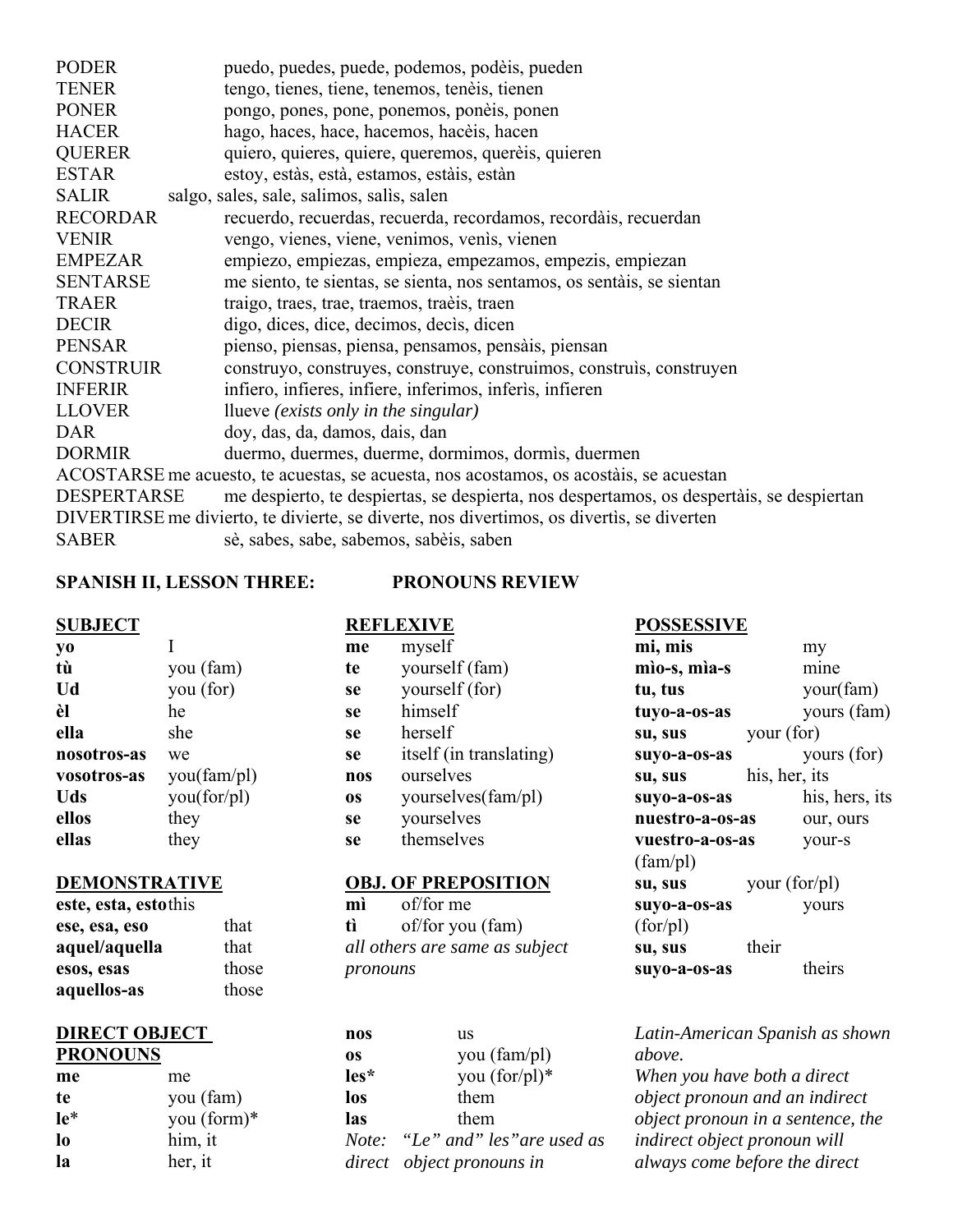# *object pronoun.* **INDIRECT OBJECT PRONOUNS**

| <b>PRONOUNS</b>                |                                                                         | que                            | that, who                           |
|--------------------------------|-------------------------------------------------------------------------|--------------------------------|-------------------------------------|
| me                             | to/for me                                                               | quien                          | who, whom                           |
| te                             | to/for you $(fam)$                                                      | <b>a quien-es</b> to whom      |                                     |
| le                             | to/for you (for)                                                        | de que of which                |                                     |
| le                             | to/for him                                                              | el que/la que that which       |                                     |
| le                             | to/for her                                                              | el que/la que the one who      |                                     |
| nos                            | to/for $us$                                                             |                                | <b>los/las que</b> the ones who     |
| <b>OS</b>                      | to/for you $(fam\$ ]                                                    | <b>los/las que</b> those which |                                     |
| <b>les</b>                     | to/for you (form/pl)                                                    |                                | <b>lo/los</b> que that which (neut) |
| <b>les</b>                     | to/for them                                                             | cuyo-a-os-as whose             |                                     |
|                                | Note: When two object pronouns                                          | $:$ de quièn-es? of whom?      |                                     |
|                                | occur in a row, they cannot both                                        |                                | $i$ <b>para quièn-es?</b> for whom? |
|                                | start with "l"; therefore, "se" is                                      | el/la cual                     | that which                          |
| often used to replace "le" and |                                                                         | los/las cuales those which     |                                     |
|                                | "les". Furthermore, the indirect                                        |                                |                                     |
|                                | <i>object pronoun in the third person</i>                               |                                |                                     |
|                                | is usually used even if the indirect<br>object appears in the sentence. |                                |                                     |

**RELATIVE PRONOUNS**

# **DOUBLE OBJECT PRONOUNS**

This means you have both an indirect object pronoun and a direct object pronoun in a sentence. As mentioned above, the indirect object pronoun will always come before the direct object pronoun. As also mentioned above, it is typical to use the indirect object pronoun even if the indirect object noun is included in the sentence. When the third person indirect object pronoun is used, it is usually explained with a prepositional phrase.

| I bought her a necklace.          | (Subject=I; indirect object=her, direct object=necklace)                                                                                                 |
|-----------------------------------|----------------------------------------------------------------------------------------------------------------------------------------------------------|
| Yo le comprè un collar para ella. | (Subject=yo; indirect object pronoun=le; direct object=collar; para ella                                                                                 |
|                                   | explains $\mathbf{e}$ "le")                                                                                                                              |
| I bought it for her.              |                                                                                                                                                          |
| Yo se lo comprè para ella.        | (Notice that "le" is replaced by "se" to avoid two object pronouns in a row<br>starting with "l"; "lo" refers to necklace (it); para ella explains "se") |
| T 1'1 3. . 1 . C 1                |                                                                                                                                                          |

I didn't want to buy it for her.

**No quise compràrselo para ella.** (Notice that the indirect and direct object pronouns are attached to the infinitive; notice the accent mark to maintain the original stress)

| She sent me a book.                                   | The agent is selling me a ticket.     |
|-------------------------------------------------------|---------------------------------------|
| Ella me enviò un libro.                               | El agente està vendièndome un boleto. |
| She sent it to me.                                    | The agente is selling it to me.       |
| Ella me lo enviò.                                     | El agente està vendièndomelo.         |
| She has to send it to me.                             | Her grandparents gave her a present.  |
| Ella tiene que enviàrmelo.                            | Sus abuelos le diò un regalo a ella.  |
| The teacher explains the lesson to the students.      | They gave it to her.                  |
| El profesor les explica la lección a los estudiantes. | Ellos se lo diò a ella.               |
| He explains it to them.                               | Elena told her sister a story.        |
| El se la explica a ellos.                             | Elena le dijo un cuento a su hermana. |
| He has to explain it to them.                         | She told it to her.                   |
| Èl tiene que explicàrsela a ellos.                    | Ella se lo dijo a ella.               |
| <b>SPANISH II, LESSON THREE, EXERCISE:</b>            | <b>SUBJECT/VERB AGREEMENT</b>         |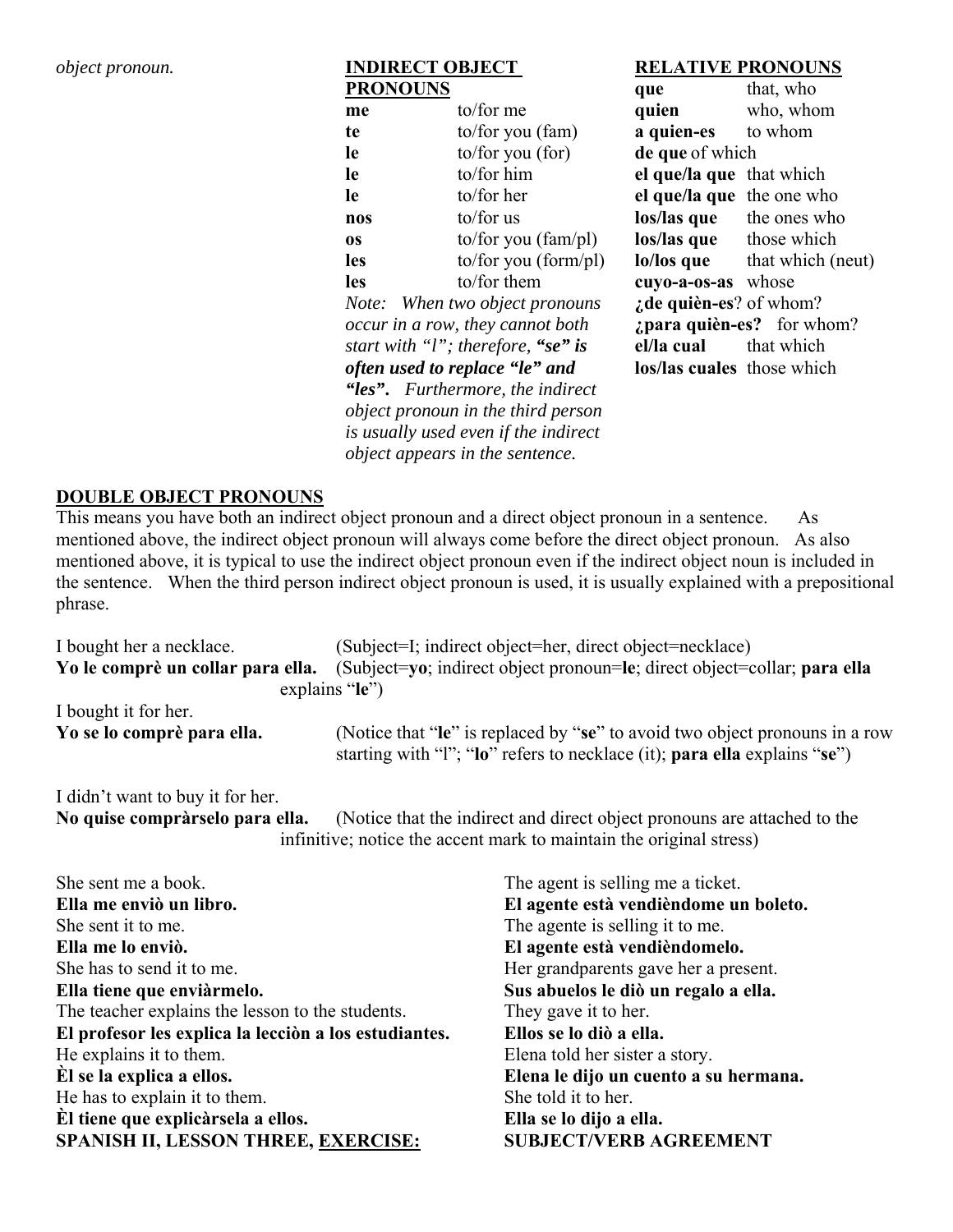*Directions: Write the correct present tense verb form in the blank. Then write the form for the indicated tenses. Then translate the sentence in the indicated (\*) tense.*

| 01.       |              | El tren ________ de la estación de ferrocarril remolcado por dos locomoturas podorosas. (Salir) |
|-----------|--------------|-------------------------------------------------------------------------------------------------|
|           |              |                                                                                                 |
|           |              |                                                                                                 |
|           |              |                                                                                                 |
| future    |              |                                                                                                 |
|           | conditional  |                                                                                                 |
|           |              |                                                                                                 |
| 02.       | Esa señorita | dos billetes de ida y vuelta para las montañas cerca de Lima. (Comprar)                         |
|           |              |                                                                                                 |
|           |              |                                                                                                 |
|           |              |                                                                                                 |
| future    |              |                                                                                                 |
|           |              |                                                                                                 |
|           |              | en el andèn. (Esperar)                                                                          |
|           |              | $\ast$                                                                                          |
|           |              |                                                                                                 |
|           |              |                                                                                                 |
| future    |              |                                                                                                 |
|           |              |                                                                                                 |
|           |              |                                                                                                 |
| 04.       |              |                                                                                                 |
|           |              |                                                                                                 |
|           |              |                                                                                                 |
|           |              |                                                                                                 |
| future    |              |                                                                                                 |
|           |              |                                                                                                 |
| 05.       |              | el horario de salir y llegar del tren. (Mostrar)                                                |
|           |              |                                                                                                 |
|           |              |                                                                                                 |
|           |              | $\ast$                                                                                          |
| future    |              |                                                                                                 |
|           | conditional  |                                                                                                 |
|           |              |                                                                                                 |
| 06.       |              | Yo un libro de bolsillo en el vagòn del tren. (Leer)                                            |
| pres prog |              |                                                                                                 |
|           |              |                                                                                                 |
|           |              |                                                                                                 |
| future    |              |                                                                                                 |
|           | conditional  |                                                                                                 |

| 07.<br>Nο | descubrir mi asiento del pasillo. (Poder) |
|-----------|-------------------------------------------|
| pres prog |                                           |
| preterite |                                           |
| imperfect |                                           |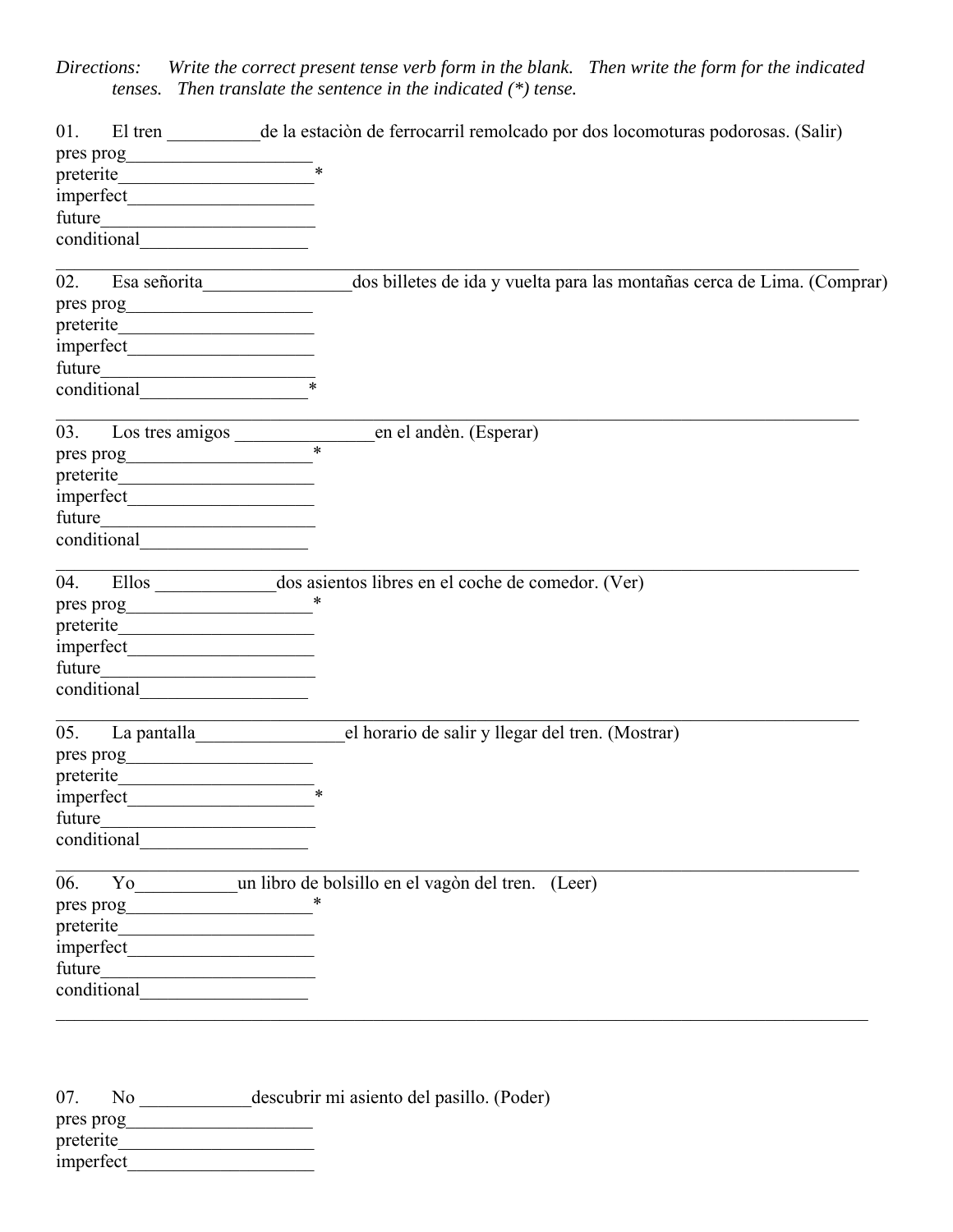| future                                                                | $\ast$                                                                    |
|-----------------------------------------------------------------------|---------------------------------------------------------------------------|
| conditional                                                           |                                                                           |
|                                                                       |                                                                           |
| Ese señor enfermo no<br>08.                                           | de su viaje por tren. (Disfrutar)<br>$\ast$                               |
| pres prog                                                             |                                                                           |
|                                                                       |                                                                           |
|                                                                       |                                                                           |
| future<br><u> 1990 - Johann Barbara, martin amerikan basa</u>         |                                                                           |
| conditional conditional                                               |                                                                           |
| Los habitantes del pueblo<br>09.                                      | las canastas a los turistas. (Vender)                                     |
| pres prog<br><u> 1989 - Johann John Stein, mars eta biztanleria (</u> |                                                                           |
| preterite                                                             |                                                                           |
|                                                                       |                                                                           |
| future                                                                |                                                                           |
| conditional conditional                                               |                                                                           |
|                                                                       |                                                                           |
| 10.<br>Muchas pasajeras                                               | una fila en la estación de ferrocarril. (Hacer)                           |
| pres prog<br><u> 1990 - Johann Barbara, martxa a</u>                  |                                                                           |
| preterite                                                             |                                                                           |
|                                                                       |                                                                           |
| future<br>the control of the control of the control of the control of |                                                                           |
| conditional                                                           |                                                                           |
| 11.<br>Unos peatones                                                  | por las calles de ese pueblo en las montañas. (Andar)                     |
|                                                                       | $\ast$                                                                    |
|                                                                       |                                                                           |
|                                                                       |                                                                           |
| future<br><u> 1989 - Johann Barbara, martin amerikan ba</u>           |                                                                           |
| conditional                                                           |                                                                           |
|                                                                       |                                                                           |
| Esa mochilera chileña<br>12.                                          | un boleto del distribuidor automàtico. (Sacar)                            |
| $\frac{1}{2}$ pres prog                                               |                                                                           |
| preterite                                                             |                                                                           |
|                                                                       |                                                                           |
|                                                                       |                                                                           |
|                                                                       |                                                                           |
|                                                                       | 13. El guía nos un cañon muy profundo al otro lado de la selva. (Mostrar) |
|                                                                       |                                                                           |
| preterite                                                             |                                                                           |
|                                                                       |                                                                           |
|                                                                       |                                                                           |
|                                                                       |                                                                           |
|                                                                       |                                                                           |
| 14.                                                                   |                                                                           |
|                                                                       |                                                                           |
|                                                                       |                                                                           |
|                                                                       |                                                                           |
|                                                                       |                                                                           |
| conditional                                                           |                                                                           |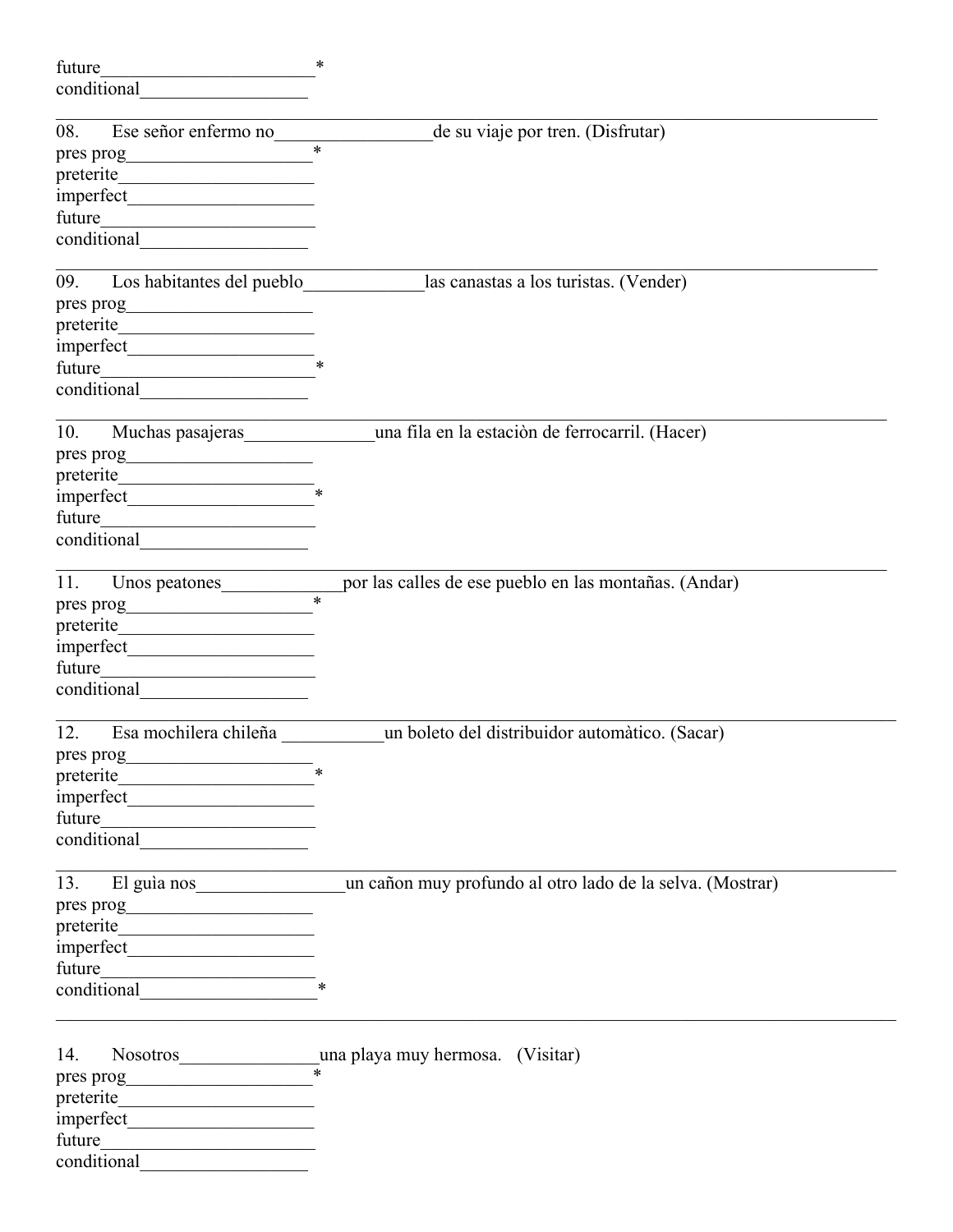| 15.                                                                                                                                                                                                                                                                                |                                                                                  |
|------------------------------------------------------------------------------------------------------------------------------------------------------------------------------------------------------------------------------------------------------------------------------------|----------------------------------------------------------------------------------|
|                                                                                                                                                                                                                                                                                    |                                                                                  |
| preterite                                                                                                                                                                                                                                                                          |                                                                                  |
| $imperfect$ *                                                                                                                                                                                                                                                                      |                                                                                  |
|                                                                                                                                                                                                                                                                                    |                                                                                  |
|                                                                                                                                                                                                                                                                                    |                                                                                  |
|                                                                                                                                                                                                                                                                                    |                                                                                  |
| 16.                                                                                                                                                                                                                                                                                | El revisor ________________________nuestros billetes antes de salir. (Verificar) |
|                                                                                                                                                                                                                                                                                    |                                                                                  |
| preterite                                                                                                                                                                                                                                                                          |                                                                                  |
|                                                                                                                                                                                                                                                                                    |                                                                                  |
|                                                                                                                                                                                                                                                                                    |                                                                                  |
|                                                                                                                                                                                                                                                                                    |                                                                                  |
|                                                                                                                                                                                                                                                                                    |                                                                                  |
|                                                                                                                                                                                                                                                                                    | 17. Al llegar a nuestro destino el albergue juvenal. (Buscar)                    |
|                                                                                                                                                                                                                                                                                    |                                                                                  |
| $\text{preterite}\underline{\hspace{2.5cm}}$                                                                                                                                                                                                                                       |                                                                                  |
|                                                                                                                                                                                                                                                                                    |                                                                                  |
|                                                                                                                                                                                                                                                                                    |                                                                                  |
|                                                                                                                                                                                                                                                                                    |                                                                                  |
|                                                                                                                                                                                                                                                                                    |                                                                                  |
| 18.                                                                                                                                                                                                                                                                                |                                                                                  |
|                                                                                                                                                                                                                                                                                    |                                                                                  |
|                                                                                                                                                                                                                                                                                    |                                                                                  |
|                                                                                                                                                                                                                                                                                    |                                                                                  |
|                                                                                                                                                                                                                                                                                    |                                                                                  |
| conditional                                                                                                                                                                                                                                                                        |                                                                                  |
| 19.                                                                                                                                                                                                                                                                                | Ella ________________la tarifa con su tarjeta de crèdito. (Pagar)                |
|                                                                                                                                                                                                                                                                                    |                                                                                  |
|                                                                                                                                                                                                                                                                                    |                                                                                  |
|                                                                                                                                                                                                                                                                                    |                                                                                  |
|                                                                                                                                                                                                                                                                                    |                                                                                  |
| future                                                                                                                                                                                                                                                                             |                                                                                  |
| conditional                                                                                                                                                                                                                                                                        |                                                                                  |
| Muchos jòvenes<br>20.                                                                                                                                                                                                                                                              | una caminata en una senda al lado del rìo. (Dar)                                 |
|                                                                                                                                                                                                                                                                                    |                                                                                  |
|                                                                                                                                                                                                                                                                                    |                                                                                  |
|                                                                                                                                                                                                                                                                                    |                                                                                  |
| future                                                                                                                                                                                                                                                                             |                                                                                  |
| <u> 1989 - Johann Barbara, martxa alemaniar a</u><br>conditional example and the set of the set of the set of the set of the set of the set of the set of the set of the set of the set of the set of the set of the set of the set of the set of the set of the set of the set of |                                                                                  |
|                                                                                                                                                                                                                                                                                    |                                                                                  |

# SPANISH II, LESSON THREE, **EXERCISE:** GENDER/NUMBER AGREEMENT

*Directions: Write the correct form of the modifier to match the word modified. Then translate the sentence:*

01. (My) compañeros (adventurous) decidieron dar una caminata en unas montañas (high).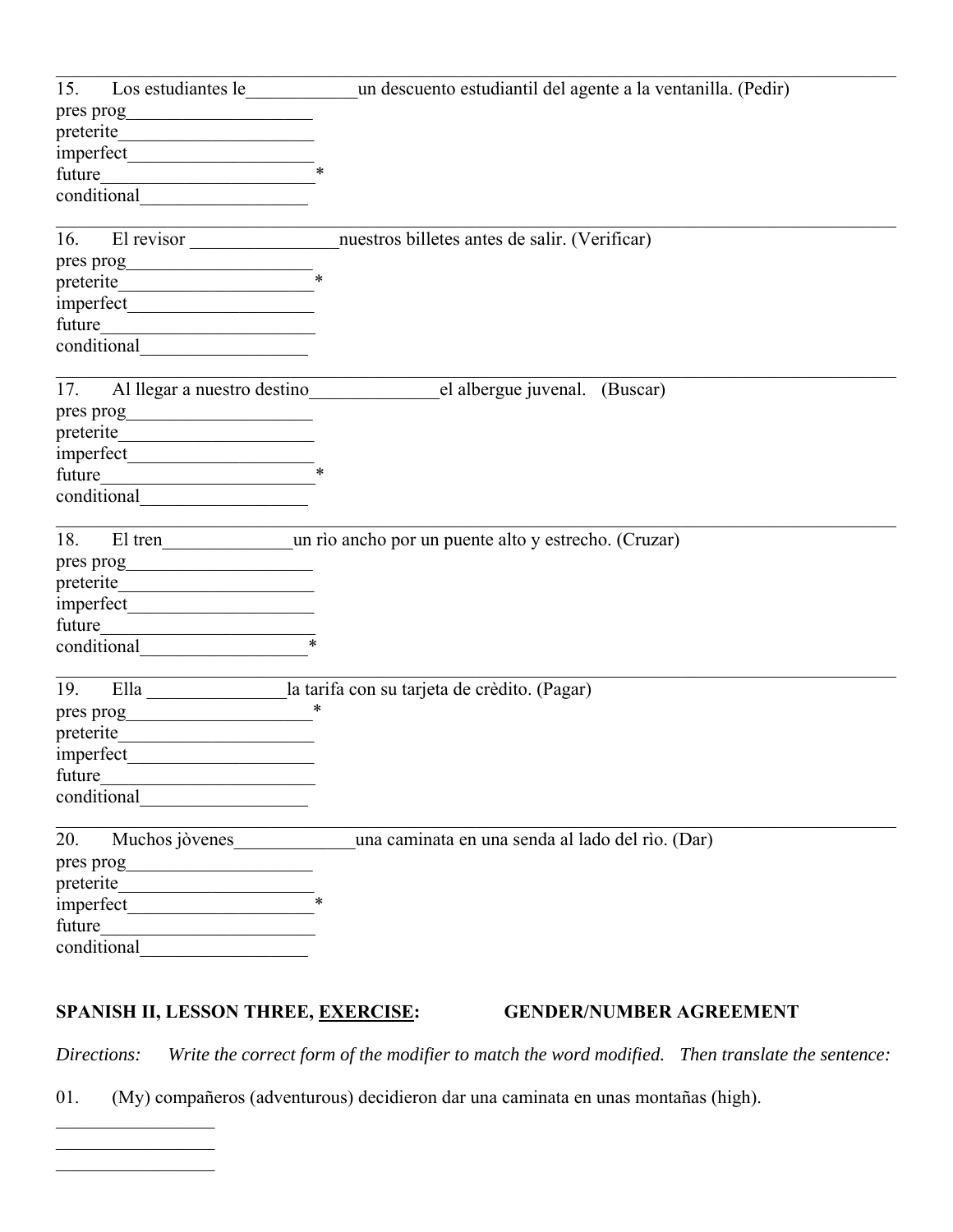| 02. | (Our) asientos (comfortable) estàn cerca de (the) ventanillas (wide) del vagòn (new).                                                                                                     |                                                                                                           |
|-----|-------------------------------------------------------------------------------------------------------------------------------------------------------------------------------------------|-----------------------------------------------------------------------------------------------------------|
| 03. | (Those) mochileras (pretty) me pidieron la dirección al centro (historic) del pueblo (isolated).                                                                                          |                                                                                                           |
| 04. |                                                                                                                                                                                           | Despuès de salir de la selva (dense) vimos una vista (spectacular) e (unforgettable). Note: "e"="y"       |
| 05. | (Two) asientos (unoccupied) estàn en el coche (dining) del tren (high-speed).                                                                                                             |                                                                                                           |
| 06. |                                                                                                                                                                                           | Porque nos faltaba (enough) dinero para sacar los boletos de la clase (first), compramos los mas (cheap). |
| 07. | (From) la salida de la estación de ferrocarril (until) la llegada a la (next), miràbamos el paisaje<br>(beautiful) (along) de (our) recorrido.<br><u> 1990 - Johann Barbara, martin a</u> |                                                                                                           |
| 08. | (Some) mochileros (young) estàn llevando (their) mochilas (heavy) por una senda (steep).                                                                                                  |                                                                                                           |
|     |                                                                                                                                                                                           |                                                                                                           |
|     | SPANISH II, LESSON THREE, EXERCISE:                                                                                                                                                       | <b>PRONOUN USE</b>                                                                                        |
|     | Directions:<br>the appropriate pronouns. Use any necessary explanatory phrases.                                                                                                           | Translate the following sentences into Spanish, replacing the bold-faced underline words with             |
| 01. | Jose needs to buy a new backpack.                                                                                                                                                         | My neighbor painted his house last week.<br>04.                                                           |
| 02. | Esa muchacha lleva una carpa.                                                                                                                                                             |                                                                                                           |
| 03. | Jorge y Linda are buying themselves tickets.                                                                                                                                              | I will paint mine today. (referring to house)<br>05.                                                      |
|     |                                                                                                                                                                                           |                                                                                                           |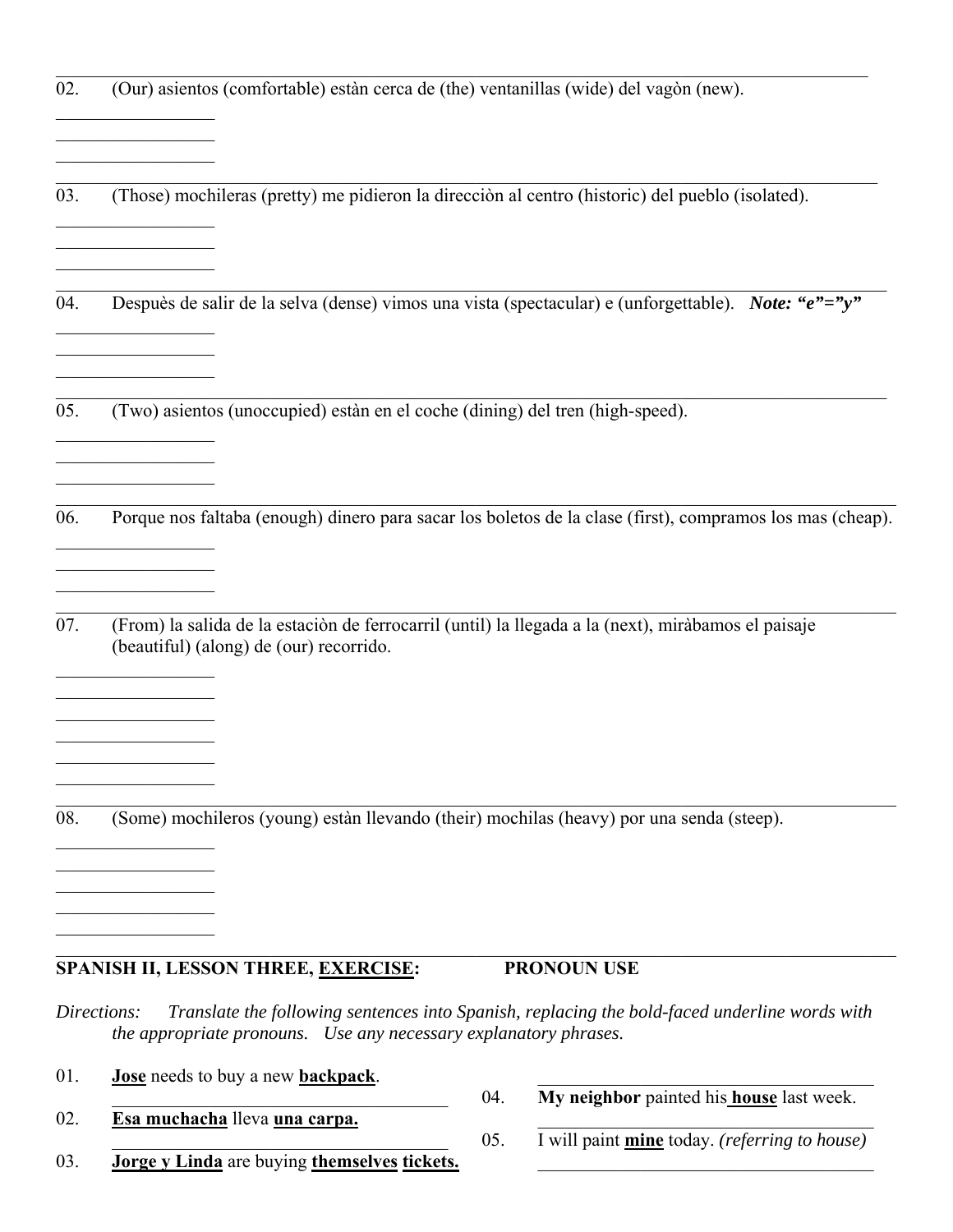- 06. I saw the **city** from the airplane window.
- 07. The **guide** showed the **backpackers** the **forest**.
- 08. The **railroad crew** washed the **locomotive**.
- 09. **My friends** will begin **the trip** tomorrow.
- 10. **Maya** asked the **agent** the **time**.
- 11. The **passengers** checked their **suitcases**.
- 12. The **girls** can see the **beach** from here.
- 13. The **students** have to read the **chapter**.
- 14. **That boy** put the **photograph** in his pocket.
- 15. The **policeman** will give the **paramedic** the necessary **information**.
- 16. My **friend** lost her **credit card**.
- 17. **Maria and I** will cross the **river** on the bridge.
- 18. The **guide** told the **passengers** a good **story**.
- 19. Rodrigo, pay the **fare** in advance.
- 20. Jose, don't buy your **companion** that **cloth**.
- 21. The **agent** showed the **youths** the **schedule**.  $\mathcal{L}_\text{max}$  , we can assume that the contribution of  $\mathcal{L}_\text{max}$
- 22. **Juan y Maria** would see the **canyon**, but they don't have the time.

 $\mathcal{L}_\text{max}$  , we can assume that the contribution of  $\mathcal{L}_\text{max}$ 

23. **Mariela** put a **raincoat** in her suitcase.

# **SPANISH II, LESSON THREE, EXERCISE: IMPERATIVES**

*Directions: Translate the following sentences. Use the familiar command form:*

01. You know what happened! Tell it to me!

 $\mathcal{L}_\text{max}$  , and the set of the set of the set of the set of the set of the set of the set of the set of the set of the set of the set of the set of the set of the set of the set of the set of the set of the set of the

- 02. This is my book. Don't take it.
- 03. Put the suitcases on the counter.
- 04. Don't sleep on dirty sheets.
- 24. My friend, don't put the **luggage** there.
- 25. The **backpackers** will visit the **museum** today.
- 26. The **passengers** looked at the schedule **screen**.
- 27. The **janitor** is cleaning the **waiting room**.
- 28. The **stewardess** closed the **exit door**.
- 29. Jose, please don't open the cabin **window**.
- 30. The **lady** gave the **agent** her **boarding pass**.
- 31. The **passengers** saw the **runway** below.
- 32. The **man** will look at the **Web site**.
- 33. Jose, fasten your **seat belt**.
- *Directions: Translate, using the correct demonstrative pronoun:*
- 01. That girl at the hotel is sick.
- 02. These baskets are very old.
- 03. This line is very long.
- 04. What is that?
- 05. How much are these?
- 06. Those passengers are at the terminal.

 $\mathcal{L}_\text{max}$  and  $\mathcal{L}_\text{max}$  and  $\mathcal{L}_\text{max}$  and  $\mathcal{L}_\text{max}$  and  $\mathcal{L}_\text{max}$ 

07. When does that train arrive?

- 05. Go into the old building on the corner.
- 06. Don't wear your raincoat in the cafeteria.
- $\mathcal{L}_\text{max} = \frac{1}{2} \sum_{i=1}^{n} \frac{1}{2} \sum_{i=1}^{n} \frac{1}{2} \sum_{i=1}^{n} \frac{1}{2} \sum_{i=1}^{n} \frac{1}{2} \sum_{i=1}^{n} \frac{1}{2} \sum_{i=1}^{n} \frac{1}{2} \sum_{i=1}^{n} \frac{1}{2} \sum_{i=1}^{n} \frac{1}{2} \sum_{i=1}^{n} \frac{1}{2} \sum_{i=1}^{n} \frac{1}{2} \sum_{i=1}^{n} \frac{1}{2} \sum_{i=1}^{n} \frac{1$ 07. Be careful when you walk through that cave.
- 08. Don't vomit in your friend's backpack.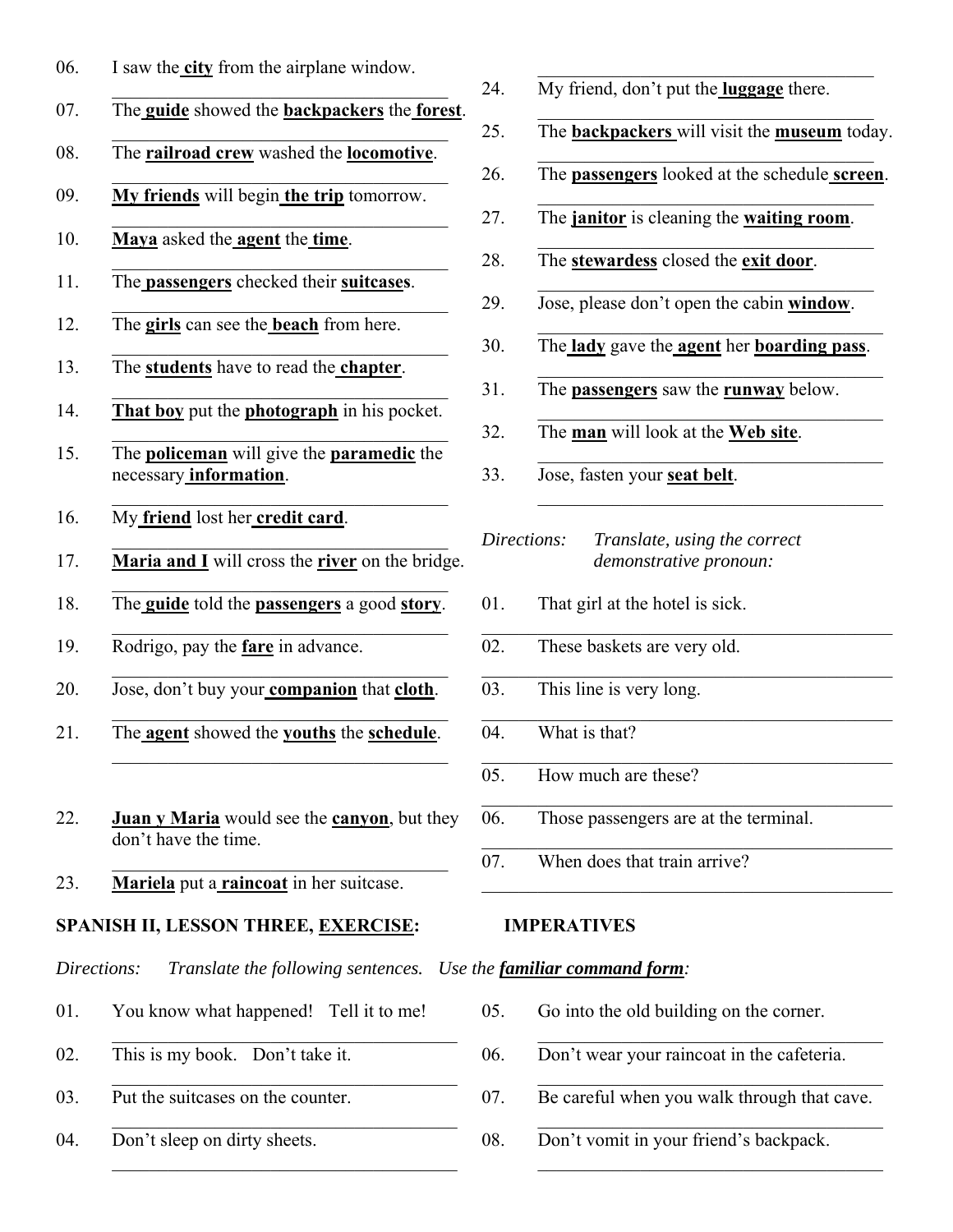- 09. Buy me some striped baskets from the market.
- 10. Look at the marvelous scenery!
- 11. Go to the platform at the train station.
- 12. Study the history of the conquest of Peru.
- 13. Don't wash that type of cloth with bleach.
- 14. Don't get out of the car!
- 15. Buy your ticket at the ticket window.
- 16. Don't try to cross the train rails.
- 17. Pack your suitcase before you leave.
- 18. Stand in that line over there.
- 19. Show the stewardess your boarding pass.
- 20. Don't sleep on the beach.

*Directions: Translate the following sentences using the formal command form. Use the singular form for the first column and the plural form for the second column:*

01. Take this book to the library. 02. Open your book to the first page.  $\mathcal{L}_\text{max}$  , and the set of the set of the set of the set of the set of the set of the set of the set of the set of the set of the set of the set of the set of the set of the set of the set of the set of the set of the 03. Don't run through the aisle. 04. Be careful in the forest. 05. Listen to the announcements. 06. Read what is on the screen. 07. Wait for the train on the platform.  $\mathcal{L}_\text{max}$  , and the set of the set of the set of the set of the set of the set of the set of the set of the set of the set of the set of the set of the set of the set of the set of the set of the set of the set of the 08. Tell me your destination. 09. Ask the agente where the restroom is. 10. Listen to me!

11. Don't take a walk on the steep path. 12. Bathe in the lake.  $\mathcal{L}_\text{max} = \frac{1}{2} \sum_{i=1}^{n} \frac{1}{2} \sum_{i=1}^{n} \frac{1}{2} \sum_{i=1}^{n} \frac{1}{2} \sum_{i=1}^{n} \frac{1}{2} \sum_{i=1}^{n} \frac{1}{2} \sum_{i=1}^{n} \frac{1}{2} \sum_{i=1}^{n} \frac{1}{2} \sum_{i=1}^{n} \frac{1}{2} \sum_{i=1}^{n} \frac{1}{2} \sum_{i=1}^{n} \frac{1}{2} \sum_{i=1}^{n} \frac{1}{2} \sum_{i=1}^{n} \frac{1$ 13. Pay the fare right now. 14. Don't visit that region of the country. 15. Don't walk in front of the locomotive. 16. Get on the horses. 17. Get off the train at the next stop.  $\mathcal{L}_\text{max} = \frac{1}{2} \sum_{i=1}^{n} \frac{1}{2} \sum_{i=1}^{n} \frac{1}{2} \sum_{i=1}^{n} \frac{1}{2} \sum_{i=1}^{n} \frac{1}{2} \sum_{i=1}^{n} \frac{1}{2} \sum_{i=1}^{n} \frac{1}{2} \sum_{i=1}^{n} \frac{1}{2} \sum_{i=1}^{n} \frac{1}{2} \sum_{i=1}^{n} \frac{1}{2} \sum_{i=1}^{n} \frac{1}{2} \sum_{i=1}^{n} \frac{1}{2} \sum_{i=1}^{n} \frac{1$ 18. Cross the bridge on foot. 19. Put the books in your pockets. 20. Unroll your sleeping bags.

### SPANISH II, LESSON THREE, **EXERCISE:** EXPRESSIONS

*Directions: Translate the idiomatic expressions from the first three lesson packets:*

01. Acompañado de

02. A pesar de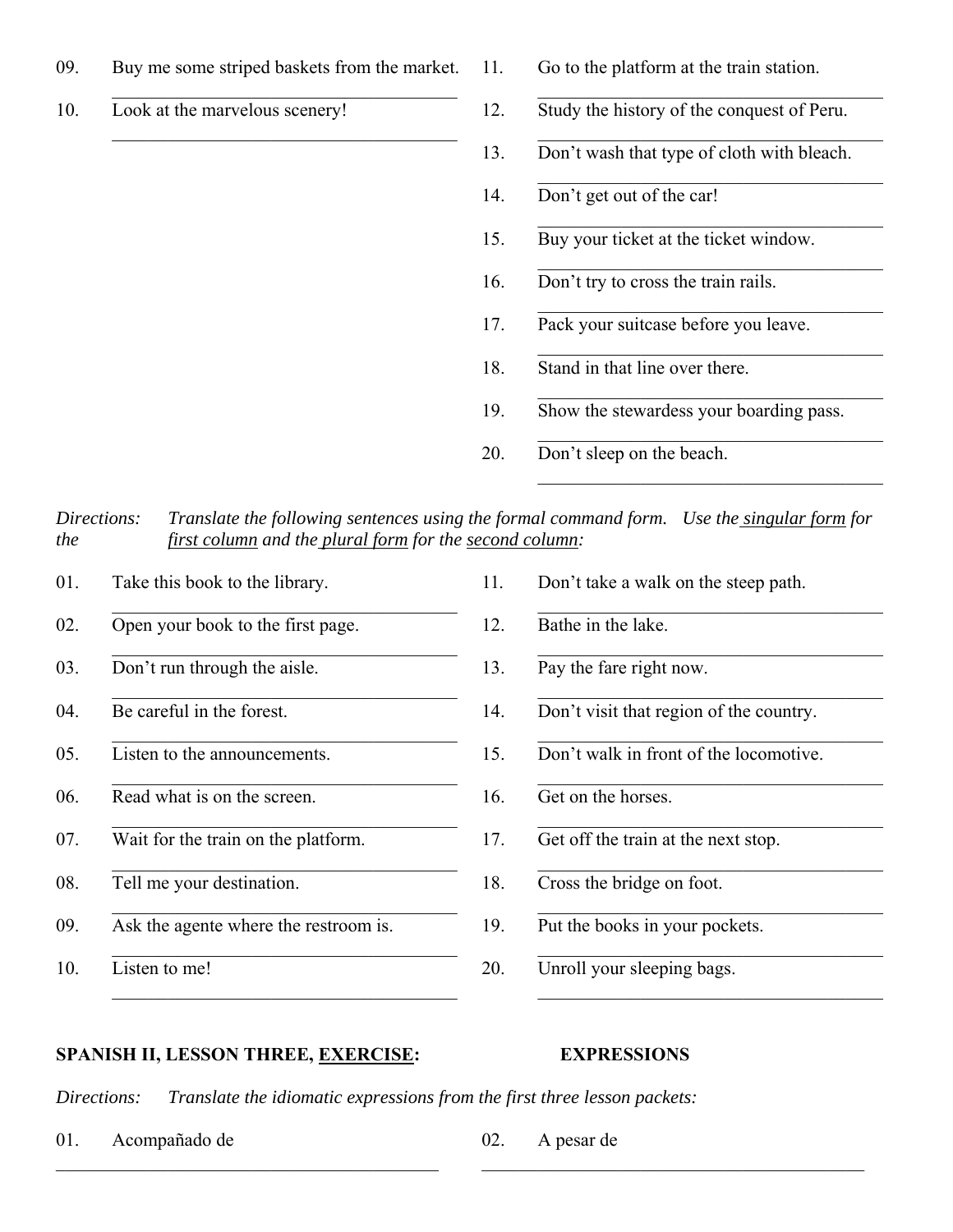| 03. | Estar en vacaciones | 25. | Claro que sì/no        |
|-----|---------------------|-----|------------------------|
| 04. | Hacer parada        | 26. | Por la mañana/la noche |
| 05. | Aquì lo tiene       | 27. | De dia/noche           |
| 06. | De bolsillo         | 28. | ¿A què hora?           |
| 07. | Sin embargo         | 29. | Ahora mismo            |
| 08. | A lo largo de       | 30. | A veces                |
| 09. | Antes de            | 31. | ¡Vamos ya!             |
| 10. | Despuès de          | 32. | De vez en cuando       |
| 11. | Ida y vuelta        | 33. | Dentro de poco         |
| 12. | Al mismo tiempo     | 34. | Con permiso            |
| 13. | Hacer turismo       | 35. | $i$ De dònde?          |
| 14. | Pasarlo bien        | 36. | $i$ A dònde?           |
| 15. | Hacer camping       | 37. | $i$ Por què?           |
| 16. | Dar una caminata    | 38. | ¡Què suerte!           |
| 17. | Alrededor de        | 39. | ¡Què sorpresa!         |
| 18. | Lo importante       | 40. | $i$ Cuàndo?            |
| 19. | Al aire libre       | 41. | $\zeta$ Cuànto?        |
| 20. | Con frecuencia      | 42. | A tiempo               |
| 21. | Delante de          | 43. | iOye!                  |
| 22. | Cada uno            | 44. | ¿Cuànto tiempo tarde?  |
| 23. | Rodeado de          | 45. | A caballo              |
| 24. | Hacer frìo/calor    | 46. | Enseguida              |
|     |                     |     |                        |

# SPANISH II, LESSON THREE, EXERCISE:

#### **TRANSLATION**

Translate into English: Directions:

Un dìa mis amigos y yo decidieron tomar un viaje por tren. Tenìamos una discusiòn de destinos posibles cuando mi amigo Carol nos dijo que debemos ir a Mèxico. Continuamos de discutirlo, pero por fin estàbamos de acuerdo con èl. Era el destino mas fàcil y mas barato.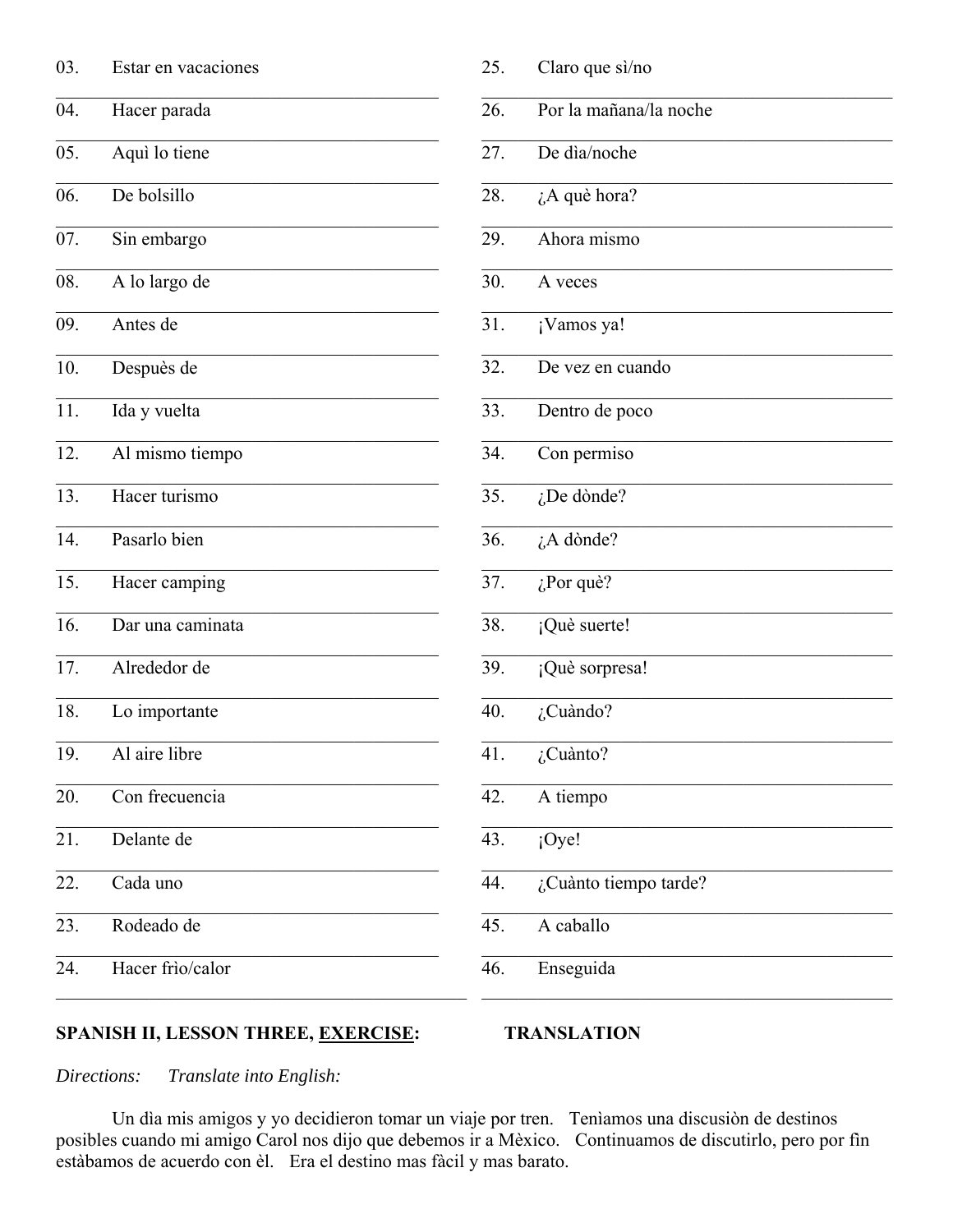Despuès de leer mucha información de various sitios Web, decidimos ir de Oklahoma City a Dallas por carro. De Dallas tomaríamos el tren a Nogales, una ciudad en la frontera entre Arizona y Mexico. Teníamos much que hacer: obtener los documentos apropiados, comprar boletos ferroviàrios, y sacar reservaciones en un hotel en Dallas y tambièn en Nogales.

Por fin llegò el dìa de salir. El trayecto entre Oklahoma City y Dallas no tarde mucho, un hora mas o menos. Despuès de llegar a nuestro hotel en Dallas, comimos y fuimos al cine. Volvimos a nuestros cuartos en el hotel y nos acostamos.

En la mañana fuimos a la estación de ferrocarril. Le mostramos nuestros boletos al agente en la estación, y èl nos dió pasabordos. Subimos en el tren. Era muy còmodo, con asientos anchos. Era un tren especial con una locomotura de vapor anciana. Salimos de la estación a las nueve de la mañana.

Habìa muchas paradas entre Dallas y Nogales. La tripulaciòn tenìa que pararse a varias paradas para tomar aqua y carbòn para la locomotura. A pesar de las demoras, nos gustaba mucho la experiencia. El paisaje era muy hermoso.

Por fin llegamos en Nogales. Sacaron nuestro equipaje del tren y fuimos enseguida al hotel. Estàbamos muy cansados, y no hicimos nada mas ese dìa. En la mañana cruzariamos la frontera a Mèxico.

#### **SPANISH II, LESSON THREE, EXERCISE:**

#### **ORIGINAL COMPOSITION**

In your own words, tell what happened the next day when you crossed into Mexico, went to a Directions: market and a museum and saw the local sights: